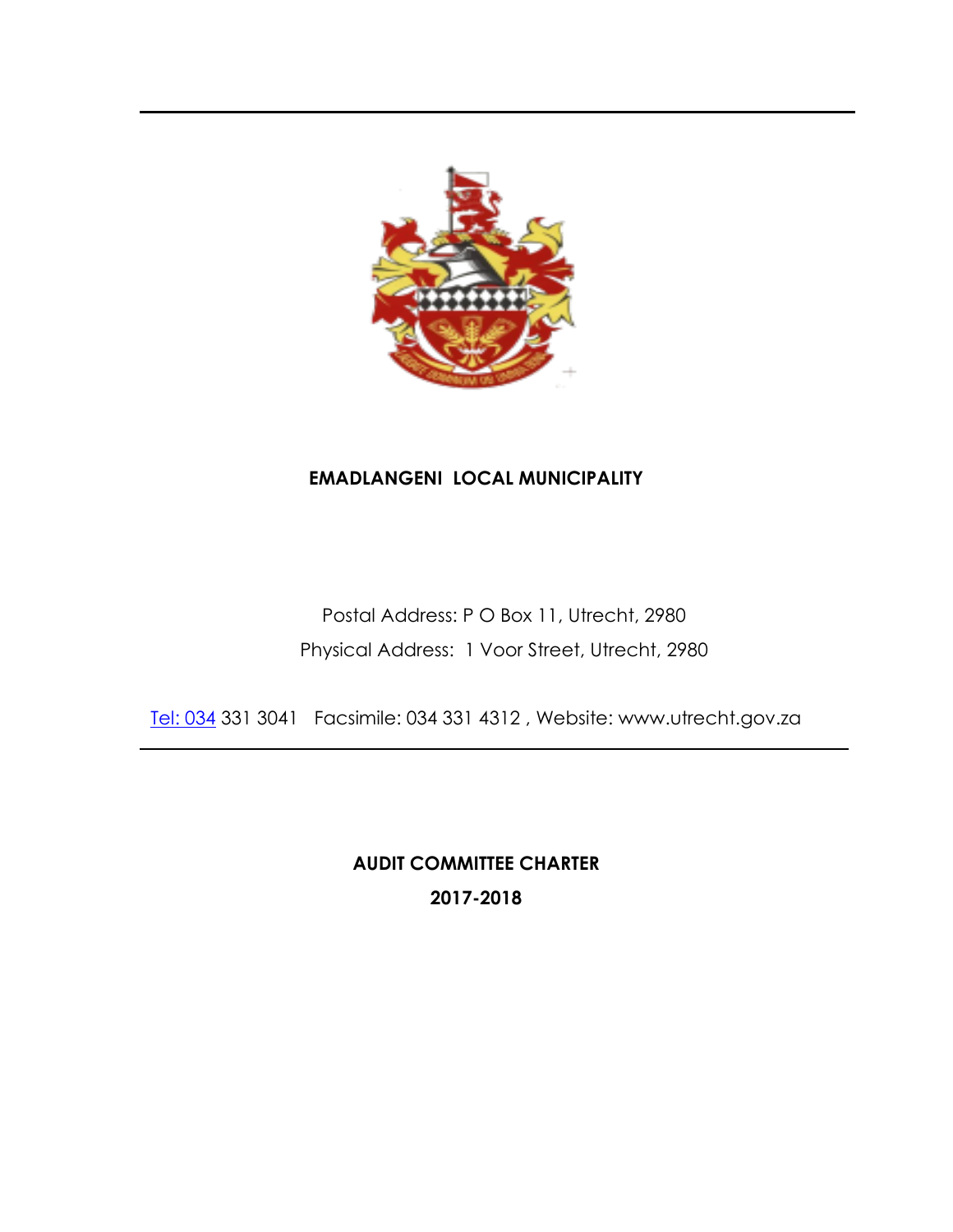| 1.  | <b>Purpose</b>                                                | 3              |
|-----|---------------------------------------------------------------|----------------|
| 2.  | Organization                                                  | 3              |
|     | <b>Constitution of the Audit Committee</b><br>2.1             | 3              |
|     | <b>Composition of the Audit Committee</b><br>2.2              | 5              |
|     | Induction of members<br>2.3                                   | $\overline{7}$ |
|     | <b>Remuneration of Members</b><br>2.4                         | $\overline{7}$ |
|     | 2.5<br>Internal Audit to the Audit Committee                  | $\overline{7}$ |
| 3.  | <b>Statement of Policy</b>                                    |                |
| 4.  | <b>Frequency of Meetings</b>                                  |                |
| 5.  | <b>Authority of the Audit Committee</b>                       |                |
| 6.  | <b>Reporting and Accountability by the Audit Committee</b>    |                |
| 7.  | <b>Terms of Reference</b>                                     | 12             |
|     | <b>General Responsibilities of the Audit Committee</b><br>7.1 | 13             |
|     | <b>Duties in Relation to Performance Management</b><br>7.2    | 16             |
|     | 7.3<br><b>Topics for Discussion</b>                           | 17             |
| 8.  | <b>Disclosure of Interest by Audit Committee Members</b>      | 19             |
| 9   | <b>Effectiveness of the Audit Committee</b><br>20             |                |
| 10. | <b>Removal from Office of the Audit Committee Members</b>     | 20             |

#### **TABLE OF CONTENTS**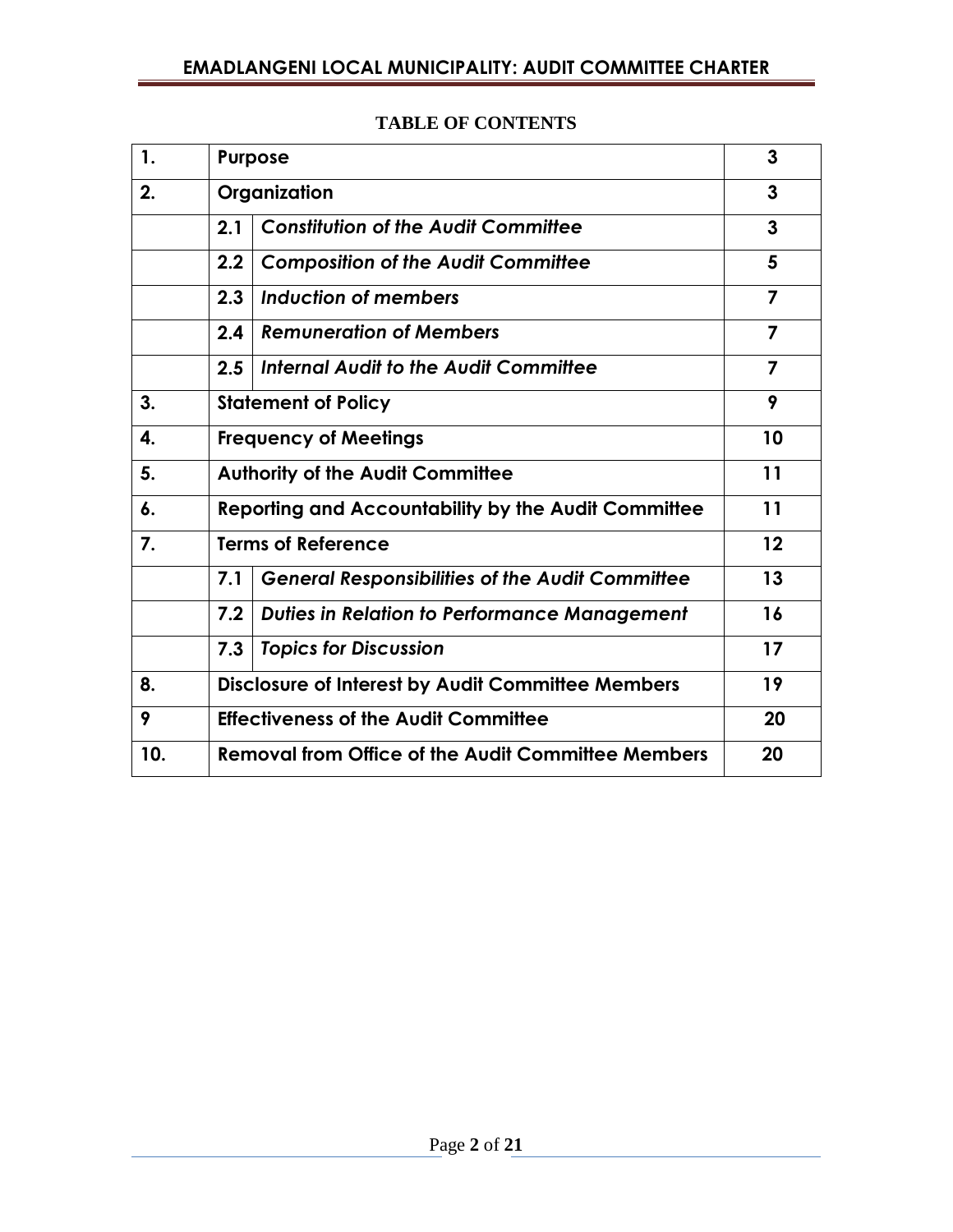### **CHARTER AND TERMS OF REFEERENCE**

#### **1. PURPOSE**

The purpose of this charter is to:

- 1.1 provide guideline framework on the organisation, functioning and the position of the audit committee ('the Committee') within the municipality structures.
- 1.2 define the scope, activities, purpose, statement of policy, authority, terms of reference, disclosure & removal of audit committee members from office
- 1.3 create common understanding of between the Municipal Council ('the Council') Political Leadership and Management and the Audit Committee members.
- 1.4 Serve as a reference in case of disagreements and disputes arising between Council Political Leadership and Management and the Audit Committee members on matters relating to the functions, powers and authority of the Audit Committee.

### **2. ORGANISATION**

### 2.1 Constitution of the Audit Committee

2.1.1 A committee established by Emadlangeni Local Municipal Council ('ELMC') and, reporting to the Council in terms of Section166 of the Municipal Finance Management Act, Act 56 of 2003 ('MFMA') read with Clause 14 of the Local Government: Municipal Planning and Performance Management Regulations of 2001 (LGMPR), promulgated in terms of Section120 of the Local Government: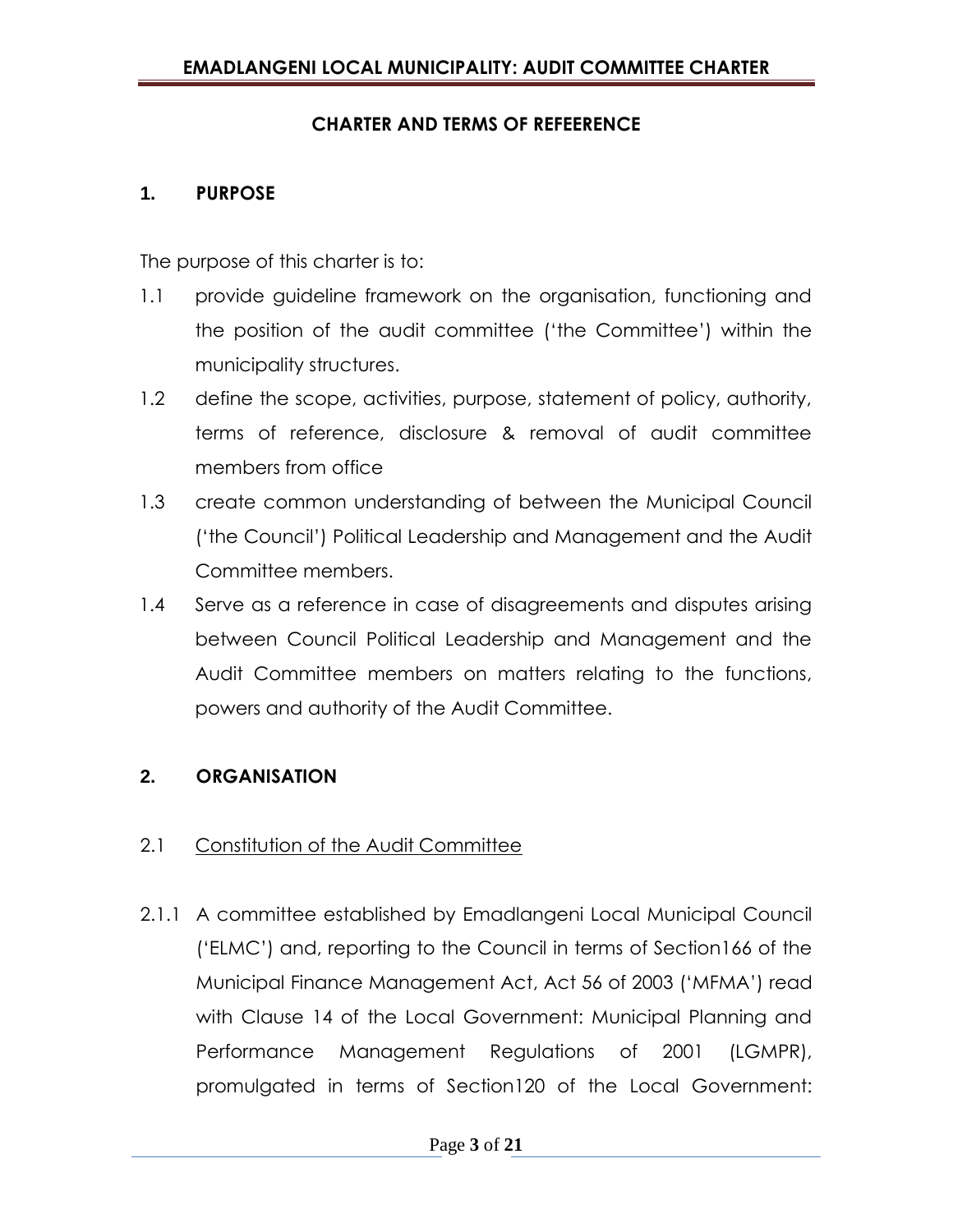Municipal Systems Act, 32 of 2000 (as amended) (LGMSA) is appointed to meet the statutory responsibilities outlined in the MFMA, LGMPR & LGMSA.

- 2.1.2 The Council of Emadlangeni Local Municipality took a resolution to consolidate the Performance Audit Committee established in terms of the LGMPR with Audit Committee established in terms of the MFMA into a single Audit Committee in terms of Regulation 14 (2) (c) of the LGMPR. This committee shall be known as the Emadlangeni Local Municipality Audit Committee (ELMAC).
- 2.1.3 The ELMAC shall be an independent advisory body which shall
- 2.1.3.1 advice the Municipal Council, the political office-bearers, the accounting officer and management staff of the municipality, on matters relating to-
	- (i) Internal financial control and internal audits;
	- (ii) Risk management;
	- (iii) Accounting policies;
	- (iv) The adequacy, reliability and accuracy of financial reporting and information;
	- (v) Performance management;
	- (vi) Effective governance;
	- (vii) Compliance with MFMA, the annual Division of Revenue Act and any other applicable legislation;
	- (viii) Performance evaluation; and
	- (ix) Any other issues referred to it by the municipality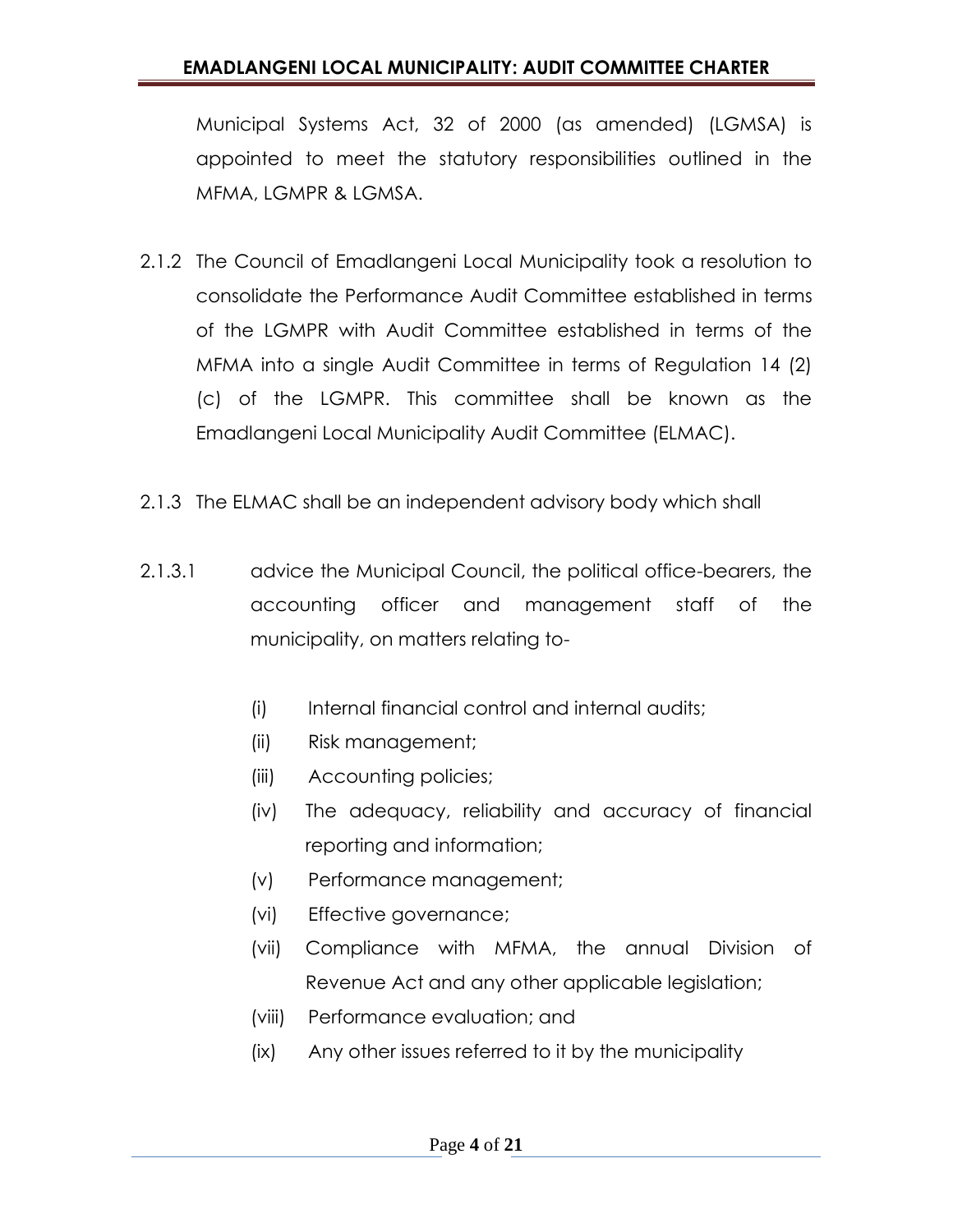### **EMADLANGENI LOCAL MUNICIPALITY: AUDIT COMMITTEE CHARTER**

- 2.1.3.2 Review financial statements and annual performance report;
- 2.1.3.3 Respond to the Council on any issues raised by the Auditor-General in the audit report;
- 2.1.3.4 Carry out investigations into the financial affairs of the municipality;
- 2.1.3.5 Review the quarterly reports submitted to it in terms of Regulation (1) *(c) (ii)* of LGMPR;
- 2.1.3.6 Review the municipality's performance management system and make recommendations in this regard to the council of the municipality*;*
- 2.1.3.7 In reviewing the municipality's performance management system in terms of paragraph 2.1.3.6 above, the Audit Committee must focus on economy, efficiency, effectiveness and impact in so far as the key performance indicators and performance targets set by the municipality are concerned
- 2.1.3.8 At least twice during a financial year submit an audit committee report to the municipal council;

### 2.2 Composition of the Audit Committee

- 2.2.1 The ELMAC shall consist of at least three and no more than four members, appointed by the Council. The members shall appoint Chairperson amongst.
- 2.2.2 The Council shall appoint appropriately qualified, fit, and proper persons to serve as members of the ELMC.
- 2.2.3 The majority of the members must be independent of management and free from any relationship with the Emadlangeni Local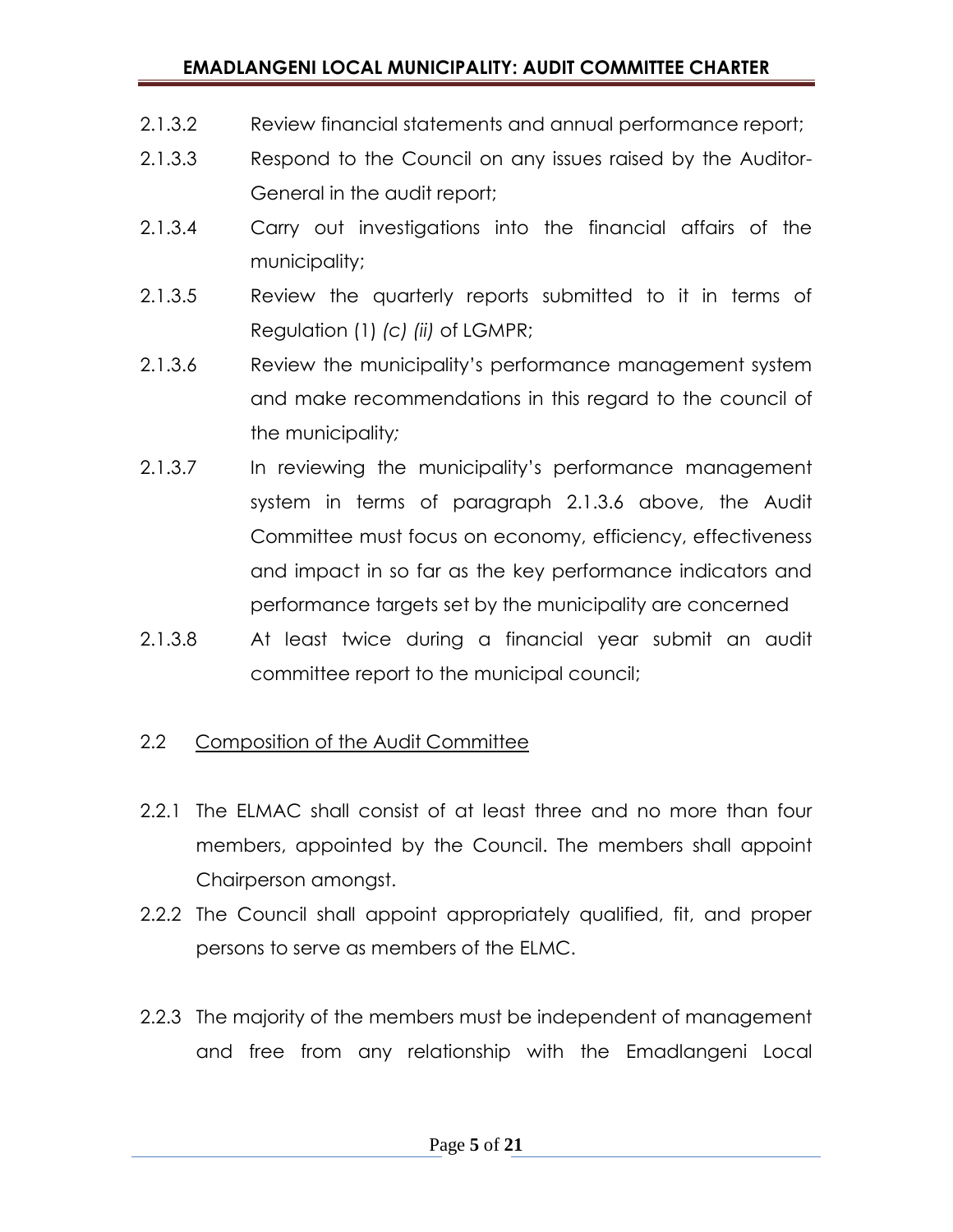Municipality that would interfere with the exercise of independent judgment as an Audit Committee member.

- 2.2.4 Each committee member shall be both independent and financially literate. At least one member shall have expertise in financial matters. The Council shall also appoint a person with expertise in performance management. In the absence of the chairperson of the Audit Committee from a specific meeting, the members present shall elect a chairperson from members present to act as chairperson for that meeting.
- 2.2.5 The members of the committee shall serve the Audit Committee for a period to be decided by the Council but the Council must strive for continuity when appointing the audit committee members.
- 2.2.6 The Chairperson of the Audit Committee and/or Audit Committee is empowered to communicate directly and freely with the Council, Mayor, Municipal Manager or the Head of Internal Audit; and Auditor-General or to any official of the municipality.
- 2.2.7 A representative of the Office of Auditor-General shall be invited to attend meetings with an observer status as well to table audit reports on all its activities at the municipality.
- 2.2.8 The head of internal audit or alternative service provider appointed as an internal auditor for the municipality if the function has been outsourced shall also attend all meetings.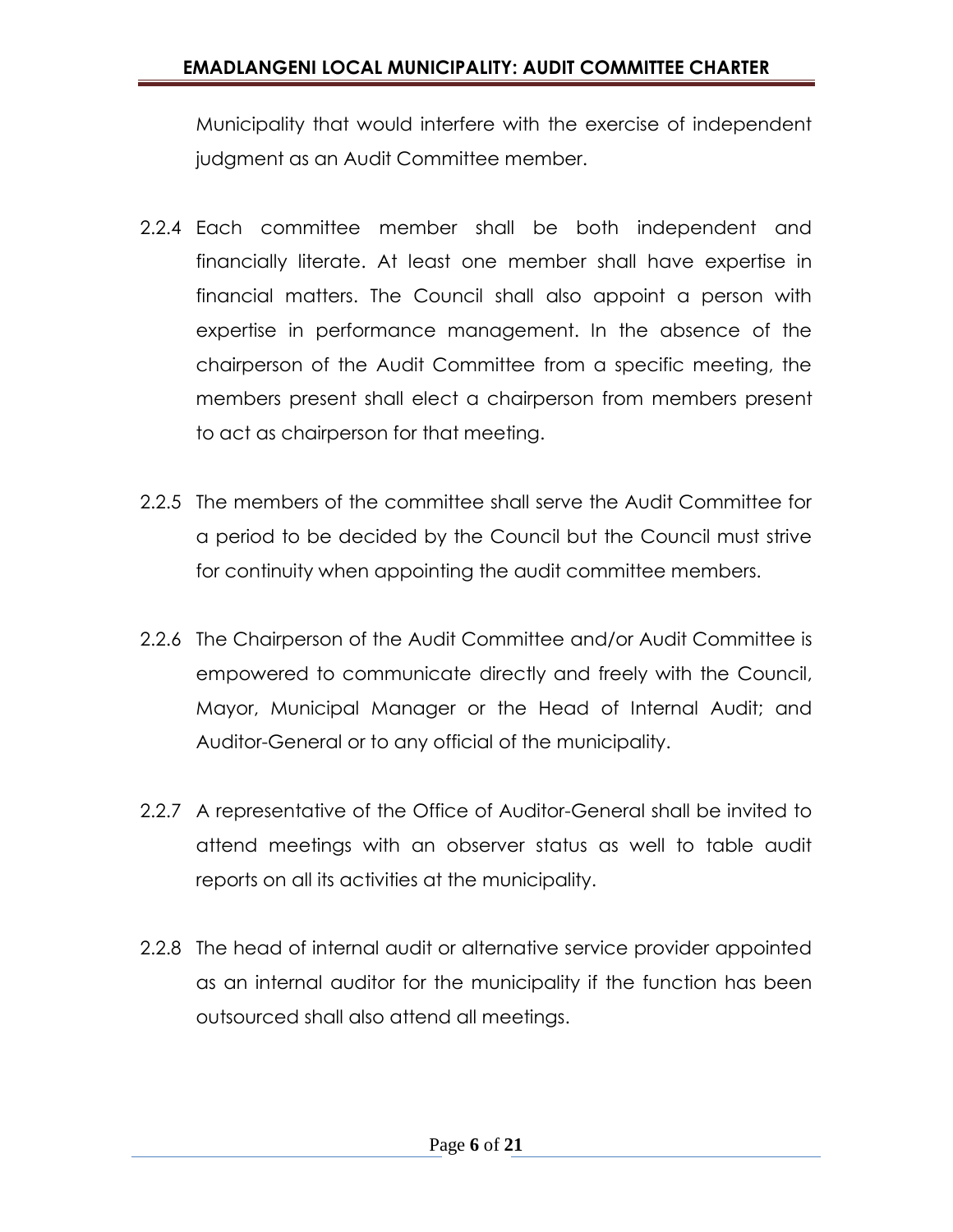- 2.2.9 The Municipal Manager shall be a standing invitee to the audit committee meetings.
- 2.2.10 The Audit Committee must invite Heads of Department/Directors or any other officials to appear in person before the committee to provide pertinent information, reports, clarity on issues or answer questions, as it deems necessary.

#### 2.3 Induction of members

A formal process of induction must be facilitated by the Chief Internal Auditor in consultation with the Accounting Officer. During the induction of members, the roles and responsibilities of the Audit Committee must be clarified. The induction process should entail sufficient briefings and information on their roles, responsibilities, accountability and management's expectations.

### 2.4 Remuneration of Members

The audit committee members of the Emadlangeni Local Municipality should receive remuneration for services rendered as per rates approved by the Council from time to time.

#### 2.5 Internal Audit to the Audit Committee

2.5.1 A Internal Audit services shall be provided by the Internal Audit to the committee to prepare in consultation with the Chairperson of the Audit Committee the agenda and distribute it, audit committee packs, mechanically record deliberations in all its meetings; liaise with audit committee members, external auditors, internal auditors, management and undertake any further administrative work of the committee.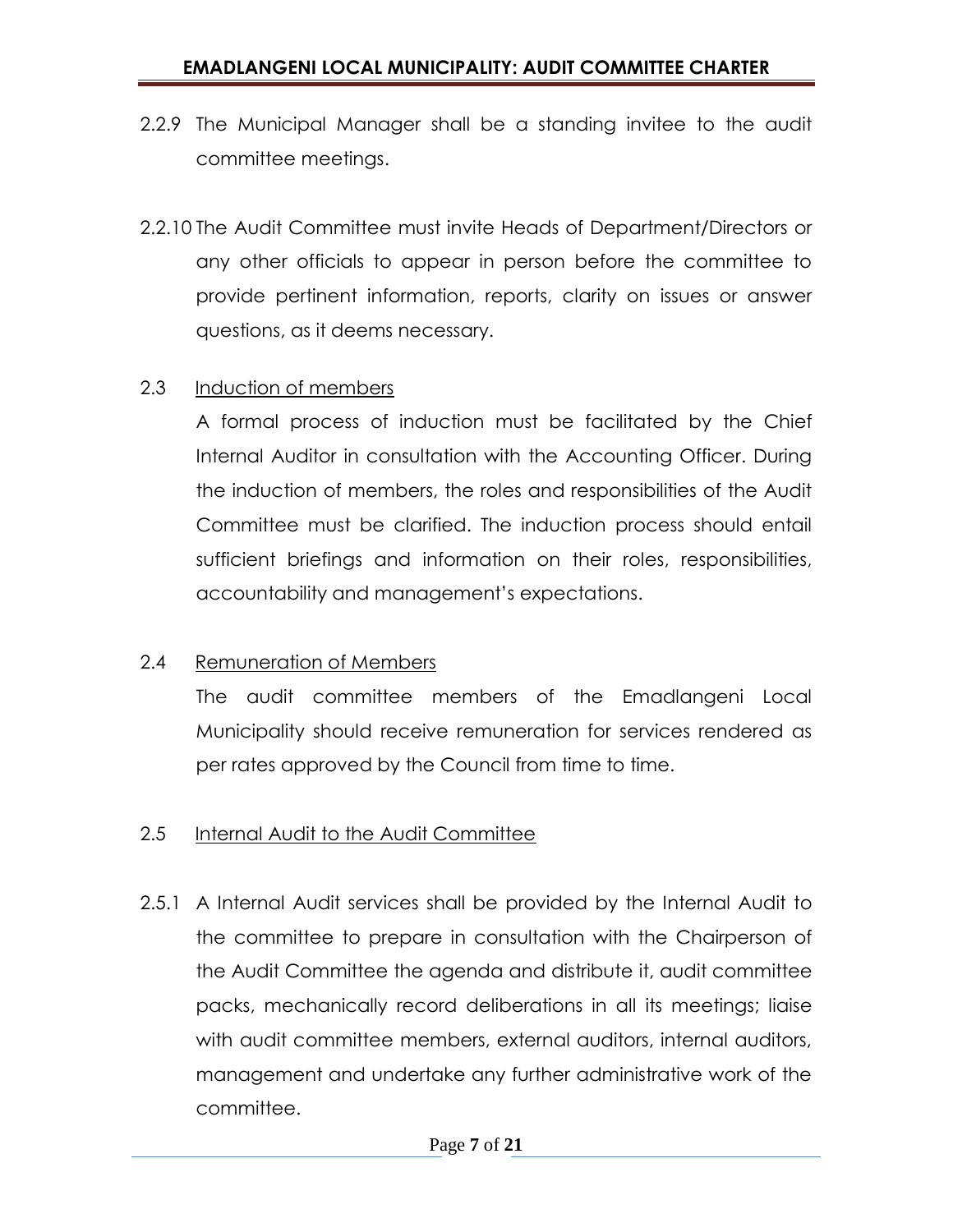- 2.5.2 The Internal Audit shall co-ordinate agenda items from the members of the audit committee, internal auditors, external auditors and the municipal manager. This activity shall take place at least fourteen (14) calendar days before the ensuing audit committee meeting.
- 2.5.3 The agenda shall be included on the Audit Committee pack and distributed to all stakeholders seven calendar (7) days before the ensuing audit committee meeting.
- 2.5.4 The Internal Audit shall mechanically record and also document all the proceedings of the audit committee meetings and keep the tapes for a period of at least five years before they can be destroyed or erased, or as determined by the archives legislation.
- 2.5.5 The Internal Audit shall ensure that draft minutes are verified by the Chairperson of the committee and circulate the minutes of the Audit Committee meetings to all members within two weeks (14 days) of the Audit Committee meeting.
- 2.5.6 Minutes must be kept of all meetings of the Audit Committee, all the resolutions, conclusions and opinions of the committee must be included therein. The Internal Audit shall keep a register of all resolutions of the Audit Committee in a separate document which shall be devised by the Audit Committee.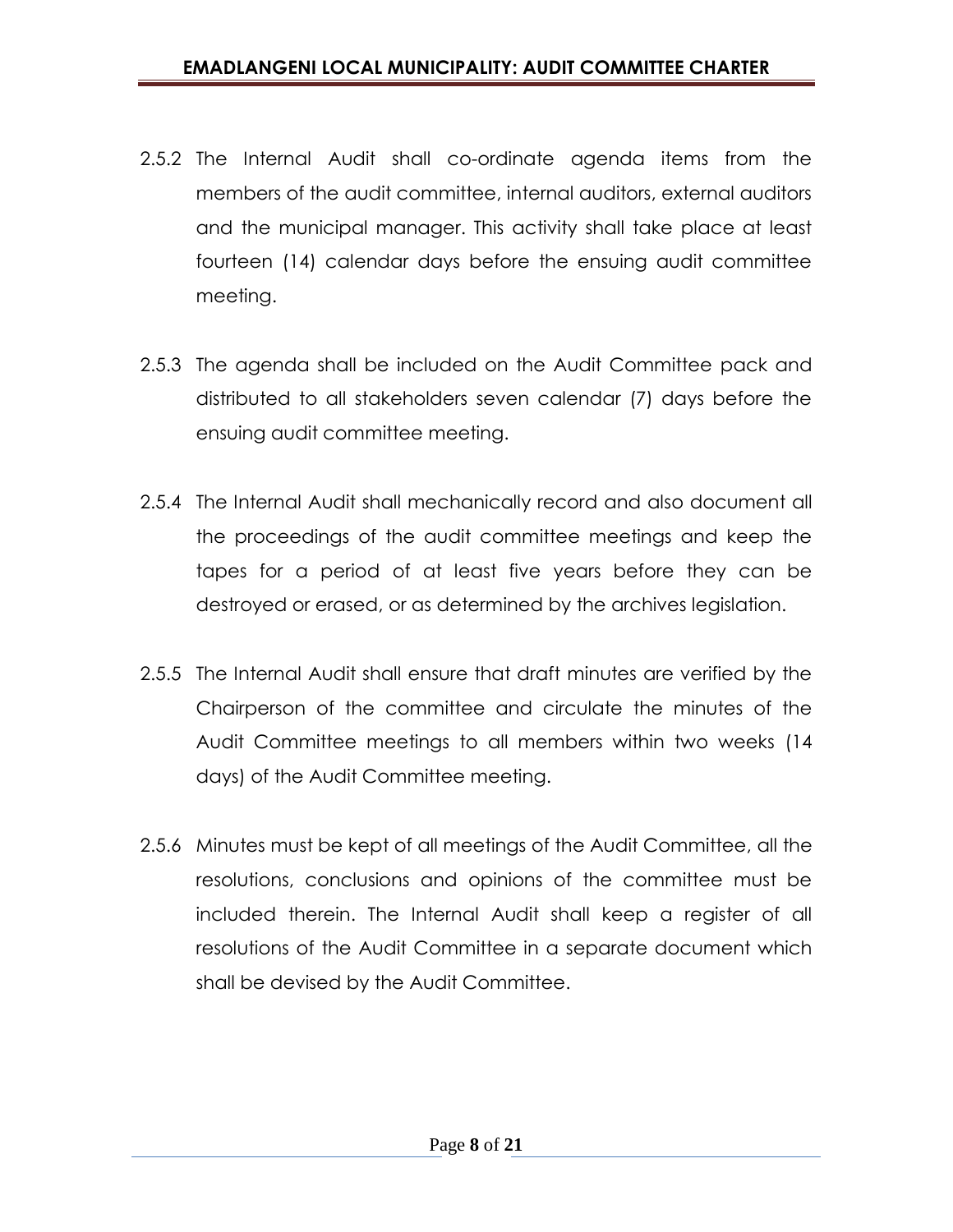2.5.7 The Internal Audit shall keep all audit committee matters strictly confidential and shall not disclose any matters to any official and member of the public.

# **3. STATEMENT OF POLICY**

The audit committee shall:

- 3.1 Endevour to adopt good Corporate Governance in its discharge of its duties and responsibilities as a best practice.
- 3.2 Assist the Council in the evaluation of the adequacy, effectiveness and efficiency of the internal control systems, accounting practices, information systems, policies, performance management policy, practices and systems, risk management, governance and all auditing processes applied in the day to day management of Emadlangeni Local Municipality.
- 3.3 Evaluate the systems of internal control, risk management and governance processes that are aimed at ensuring that the municipality:
	- Safeguard the assets and its control;
	- Achieve on its statutory mandate;
	- Produce reliable and relevant financial and operational information;
	- Comply with laws, regulations, policies and set procedures;
	- Has Organisational Performance Management systems that are efficient, effective and economical and that service delivery is achieved; and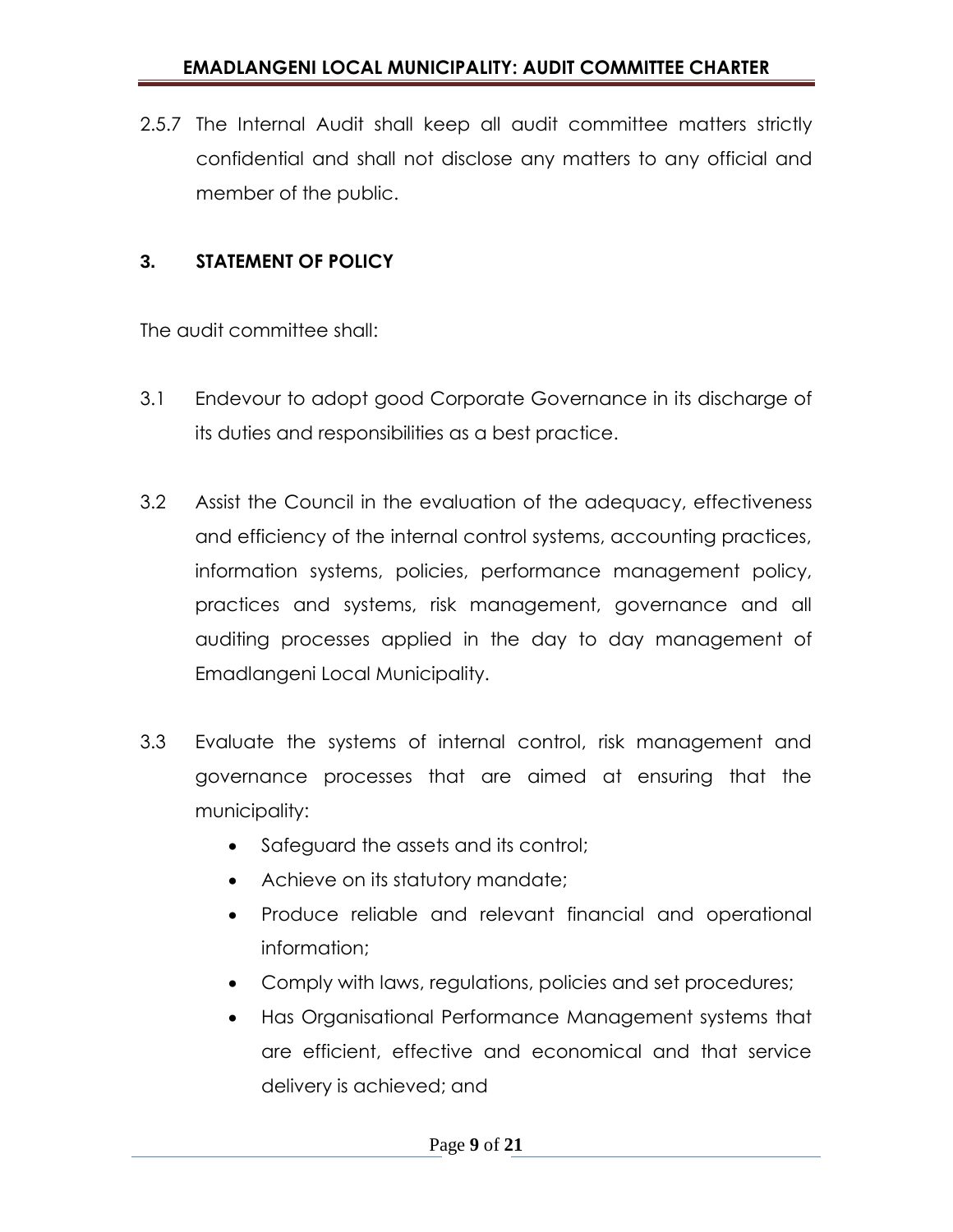- Conduct their operations in the most effective and efficient manner.
- 3.4 Forum for communication between the MPAC chair, management, internal auditors, Cogta, KZN treasury and the Office of the Auditor-General.
- 3.5 Introduce such measures as in the committee's opinion may serve to enhance the reliability, integrity and objectivity of financial statements, performance information, systems, policies, practices, operations, and financial administration and management affairs of the Municipality.

# **4. FREQUENCY OF MEETINGS**

The committee shall meet at least four times a year, with authority to convene additional meetings, as circumstances require. The Audit Committee have its sittings in each quarter. In its meetings the Audit Committee shall meet to discuss performance management matters as prescribed in Regulation 14 of the LGMPR. All committee members are expected to attend each meeting, in person. If a member does not attend three consecutive meetings the member shall be reported to the council to decide on his association with the Municipality. In the event that members present do not constitute a quorum which must be 50 plus 1, a minimum of two members present shall proceed with the meeting and the minutes of such a meeting shall be rectified in the next meeting by 50 plus 1 members. Whenever a quorum of two members cannot be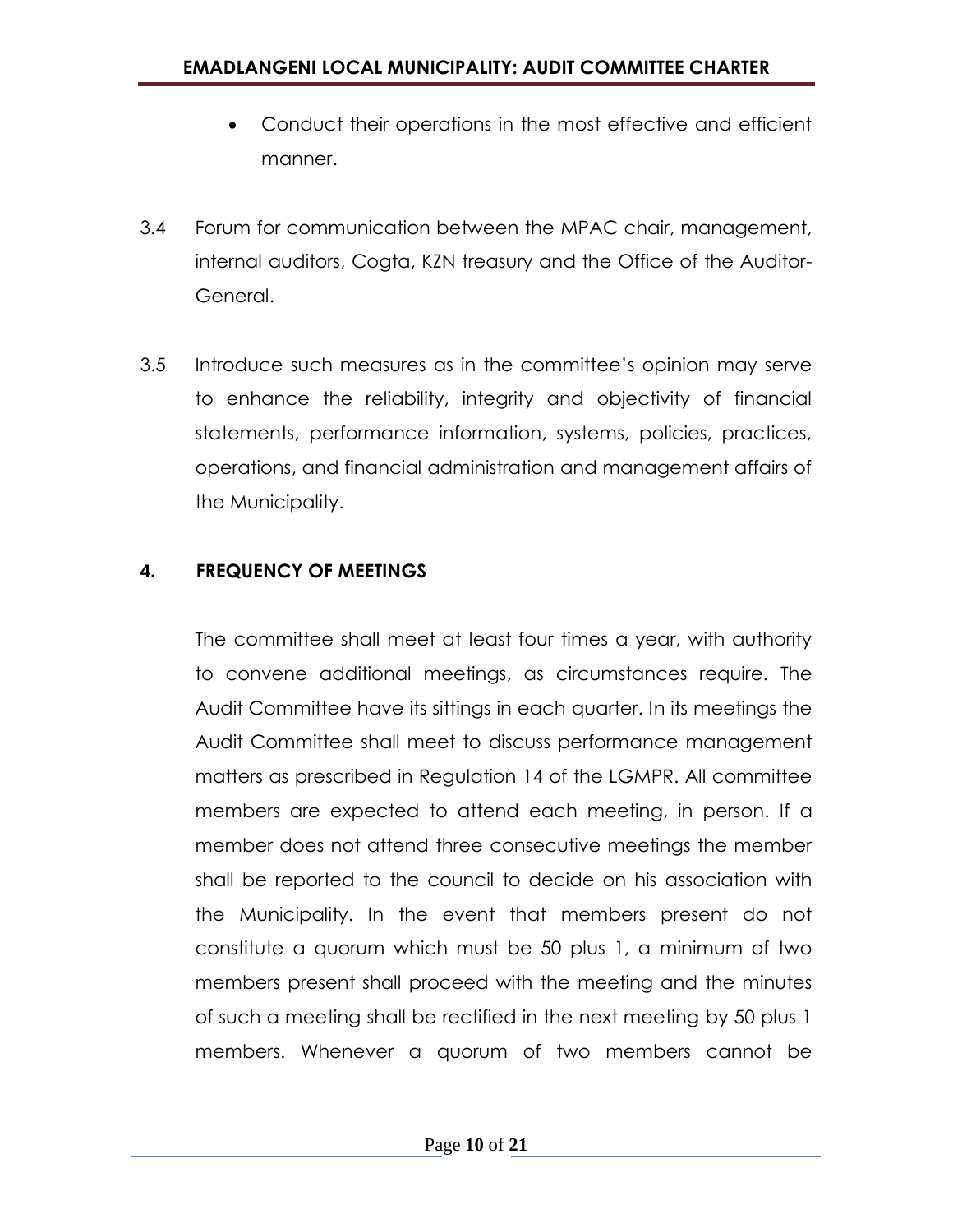achieved, the Chairperson must adjourn the meeting for up to fourteen days.

## **5. AUTHORITY OF THE AUDIT COMMITTEE**

- 5.1 The committee is authorised by Council to investigate any activity within its terms of reference. It has, *inter alia*, the authority to interview councillors, other members of executive management, advisors and consultants and other employees of the municipality and to deal directly with the internal auditors and the Auditor-General and to investigate matters requiring further action. Furthermore, it shall have unrestricted access to records and information and be able to peruse appropriate resources.
- 5.2 The committee is authorised by Council to obtain outside legal or other independent professional advice and to secure the attendance of outsiders with relevant experience and expertise if it considers this necessary.
- 5.3 The committee is to act in a review and advisory function to the Council.

# **6. REPORTING AND ACCOUNTABILITY BY THE AUDIT COMMITTEE**

The Audit Committee shall draft and adopt an Audit Committee Report which shall be presented to Council by the Chairperson of the Audit Committee quarterly, summarizing the activities, recommendations and decisions of the Audit Committee during the financial year under review.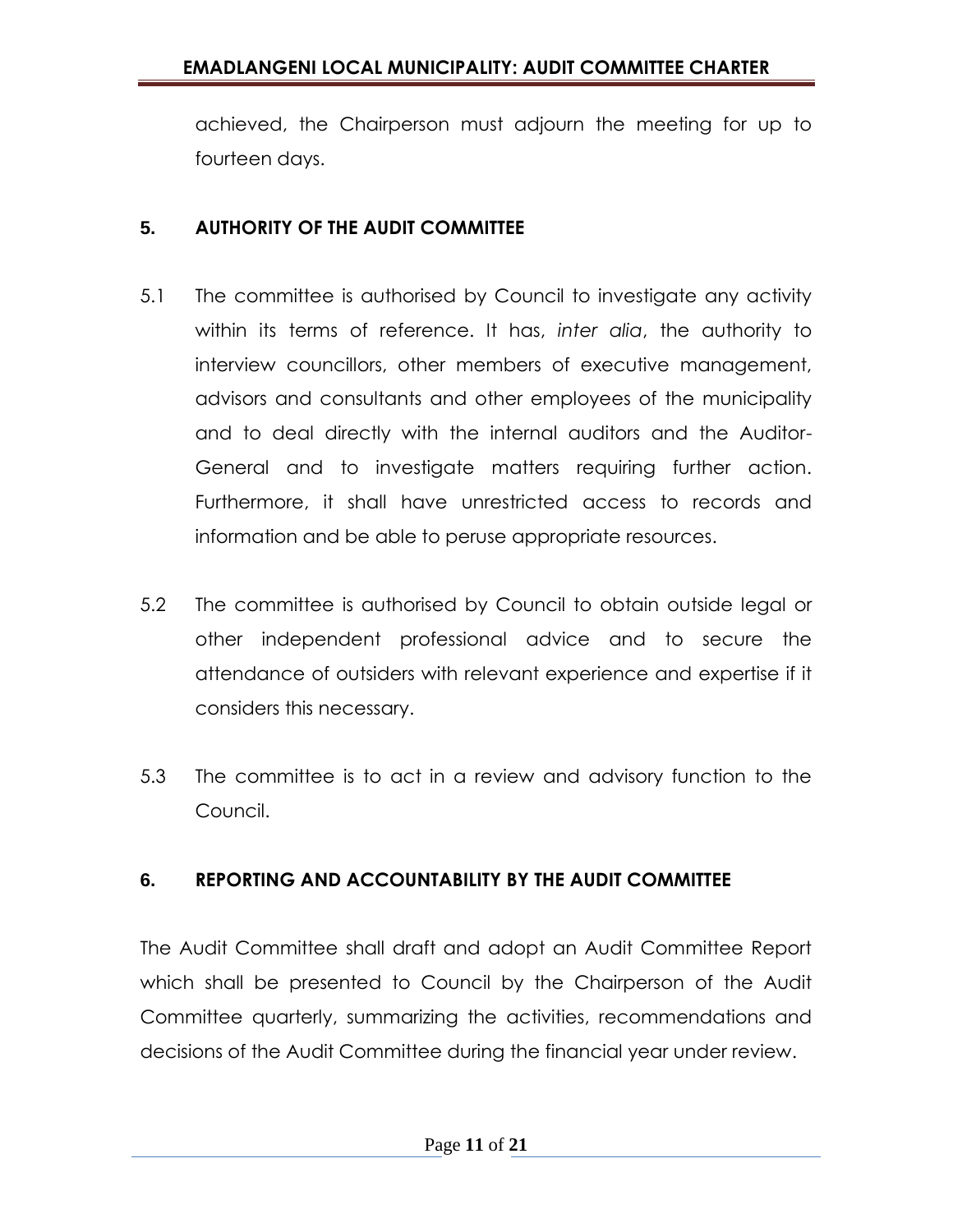The Audit Committee shall draft and adopt an Audit Committee Report which shall be presented to Council by the Chairperson of the Audit Committee the as when it deemed necessary. The committee must also:-

- 6.1 report on the effectiveness of internal control in the annual report of the Municipality; and
- 6.2 comments on its evaluation of the financial statements in the annual report.
- 6.3 Should a report from internal audit (or any other source) to the audit committee implicate any member(s) of the Municipal Council, the Political Office Bearers, the Municipal Manager and the Management staff of the Municipality in fraud, corruption or gross negligence, the chairperson of the audit committee must promptly report this to the Mayor.
- 6.4 The Municipal Council shall develop a performance management tool to evaluate the Audit Committee's performance on annual basis. The Council shall bring to the attention of the Audit Committee the tool developed for that purpose for comments before it is implemented. The Council shall be responsible for evaluation of the Audit Committee's performance.

# **7. TERMS OF REFERENCE**

In carrying out its duties and responsibilities, the audit committee shall include the review of items highlighted by internal auditors and the Auditor-General in order to provide the necessary assistance to the Council.

The functional responsibility in these matters rest with the Council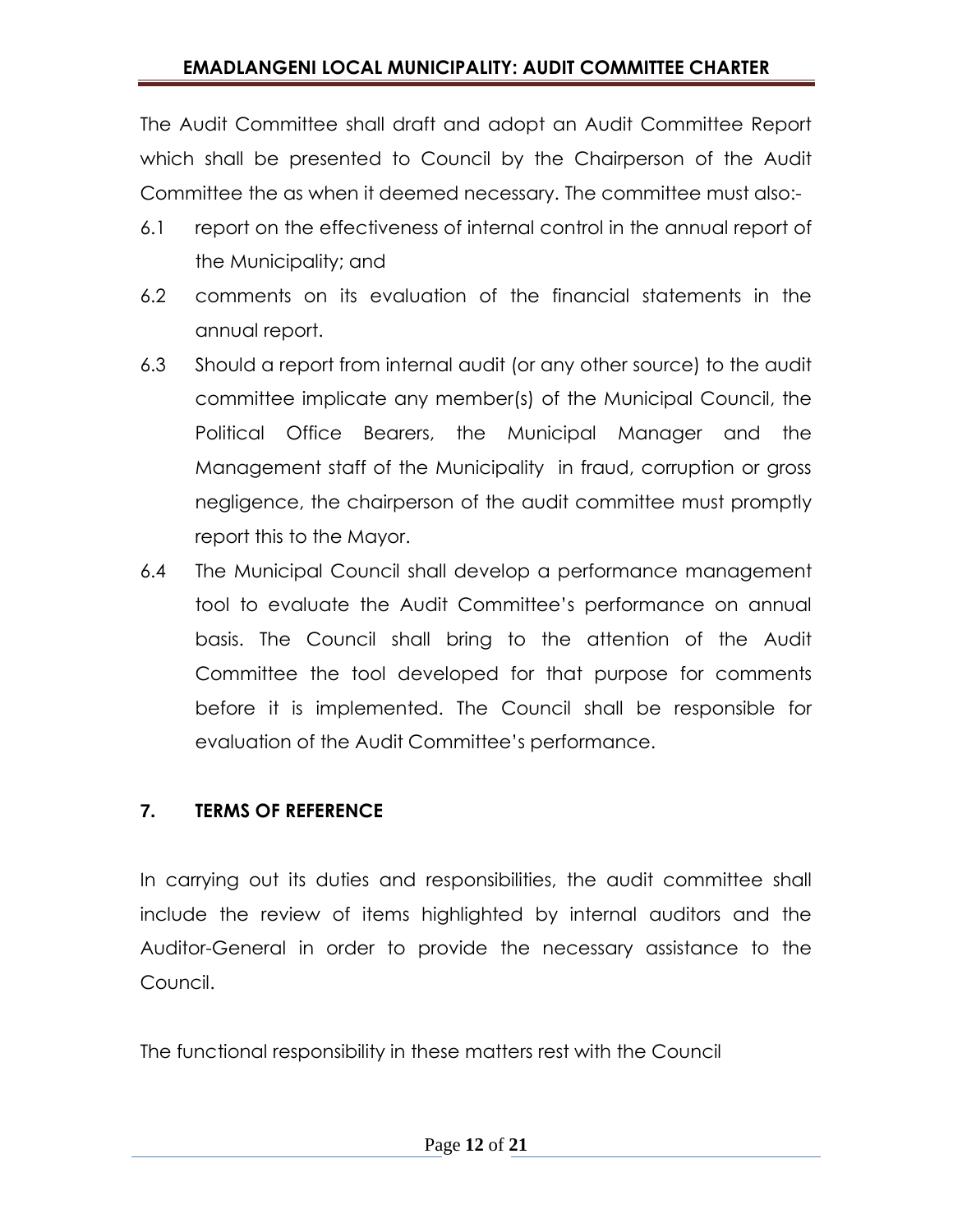#### **7.1 General Duties and Responsibilities of the Audit Committee**

The Audit Committee shall amongst other things be responsible for the following:

- 7.1 review its charter and update it with any changes that may be necessary taking into account changes in legislation, Policies and Procedures of the Municipalities, Directives from National Treasury, King Report on Corporative Governance and best practice and make recommendations to the Municipal Council for consideration and approval before adoption by the Audit Committee;
- 7.2 review and update Internal Audit Charter with any changes that may be necessary taking into account changes in legislation, Policies and Procedures of the Municipalities, Directives from National Treasury, King Report on Corporative Governance and best practice and approve it;
- 7.3 review internal audit approach and methodology to ensure its alignment to internal audit charter and internal audit standards;
- 7.4 review the approach, methodology and procedures adopted by Internal Audit Activity, Municipal Manager and his management staff for identifying and assessing inherent risks and residual risks as well as identification and evaluation of design of controls;
- 7.5 evaluate and comment on the audit approach adopted by Internal Audit Activity for auditing policies and procedures relating to risk management, governance and systems of internal control;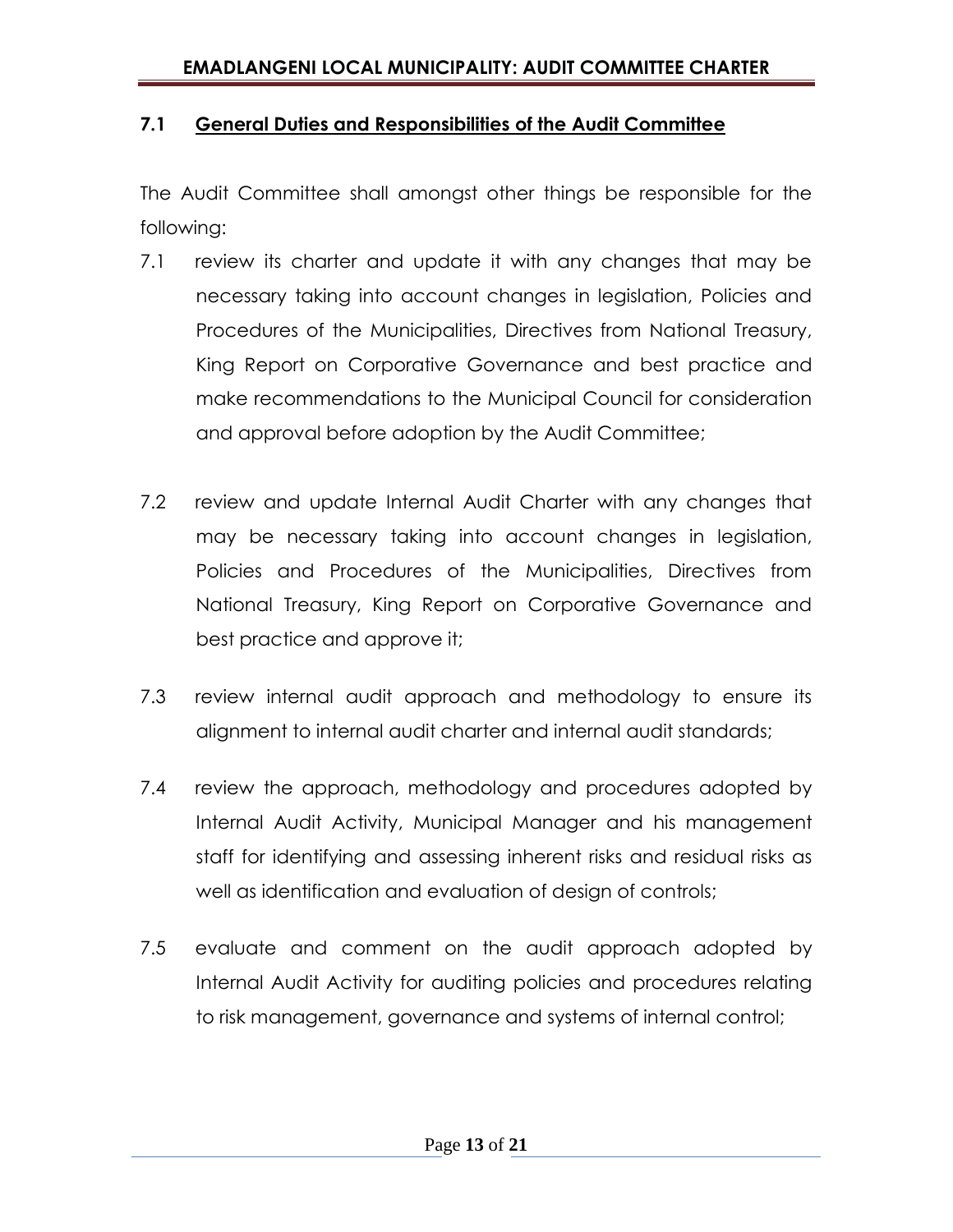- 7.6 review and approve the three year rolling audit plan and annual audit plan or internal audit program for each financial year prepared by internal auditors;
- 7.7 evaluate the overall efficiency and effectiveness of the internal audit function through regular meetings;
- 7.8 determine that no management restrictions are being placed upon either the internal auditors or the Auditor-General;
- 7.9 evaluate the adequacy and effectiveness of the Municipality's administrative, operating, and accounting policies through active communication with operating management and internal audit;
- 7.10 evaluate the adequacy of the municipality's accounting control system by reviewing written reports from the Auditor-General, after having been tabled at the Council meetings and monitor management's responses and actions to correct any noted deficiencies;
- 7.11 review and comment on the overall strategic audit plan, of the Auditor-General, for the audit of the Municipality;
- 7.12 hold regular meetings with Auditor-General and Municipal Manager and his management staff to discuss weaknesses and matters of concerns identified by Auditor-General in the management letter, audit report and management responses and action plan;
- 7.13 review the monthly management reports including Section 71 Monthly Budget Statements, Quarterly Financial Performance Reports, Section 72 Mid-year Budget and Performance Assessment, Annual Report and Oversight Report;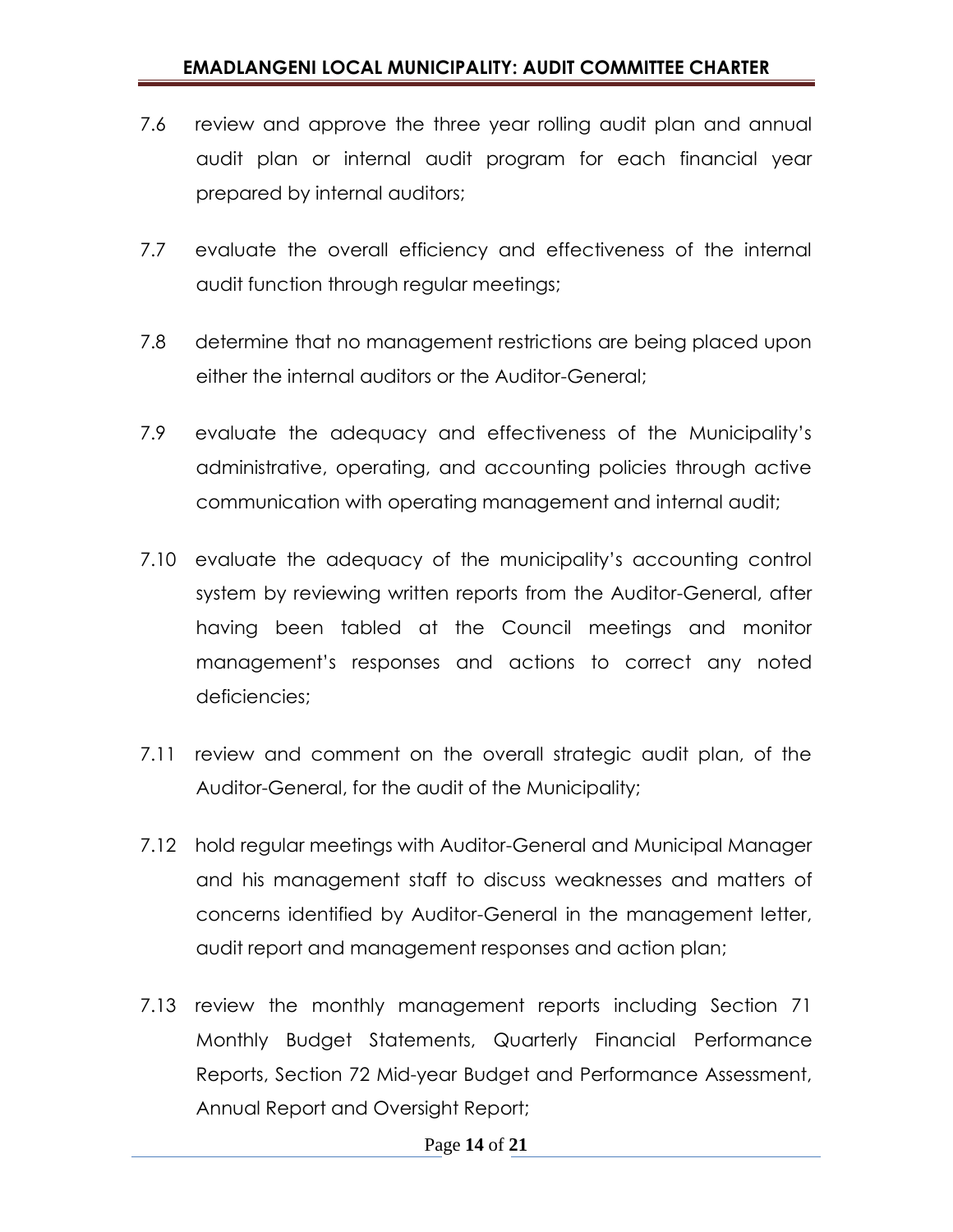- 7.14 review any regulatory reports submitted or requested by the National Department of Cooperative Governance and Traditional Affairs, Provincial Department of Cooperative Governance and Traditional Affairs, KwaZulu-Natal Provincial Treasury and National Treasury and monitor management's response to them;
- 7.15 upon reasonable notice, request any Municipal Manager and his Senior Management staff to attend a meeting to explain any matter relating to any audit undertaken;
- 7.16 direct the Municipal Manager to provide status reports detailing progress made in the implementation of the Audit Committee's resolutions;
- 7.17 evaluate the municipalities' exposure to fraud;
- 7.18 consider reports from the Accounting Officer on legal issues;
- 7.19 take an active interest in ethical considerations regarding the Council's policies and practices;
- 7.20 monitor the standard of corporate conduct in areas such as arm'slength dealings and likely conflicts of interest;
- 7.21 require reports from management and the internal auditors on any significant proposed regulatory, accounting or reporting issue, and assess the potential impact upon the municipalities' financial reporting process;
- 7.22 review and comment on all significant accounting policy changes;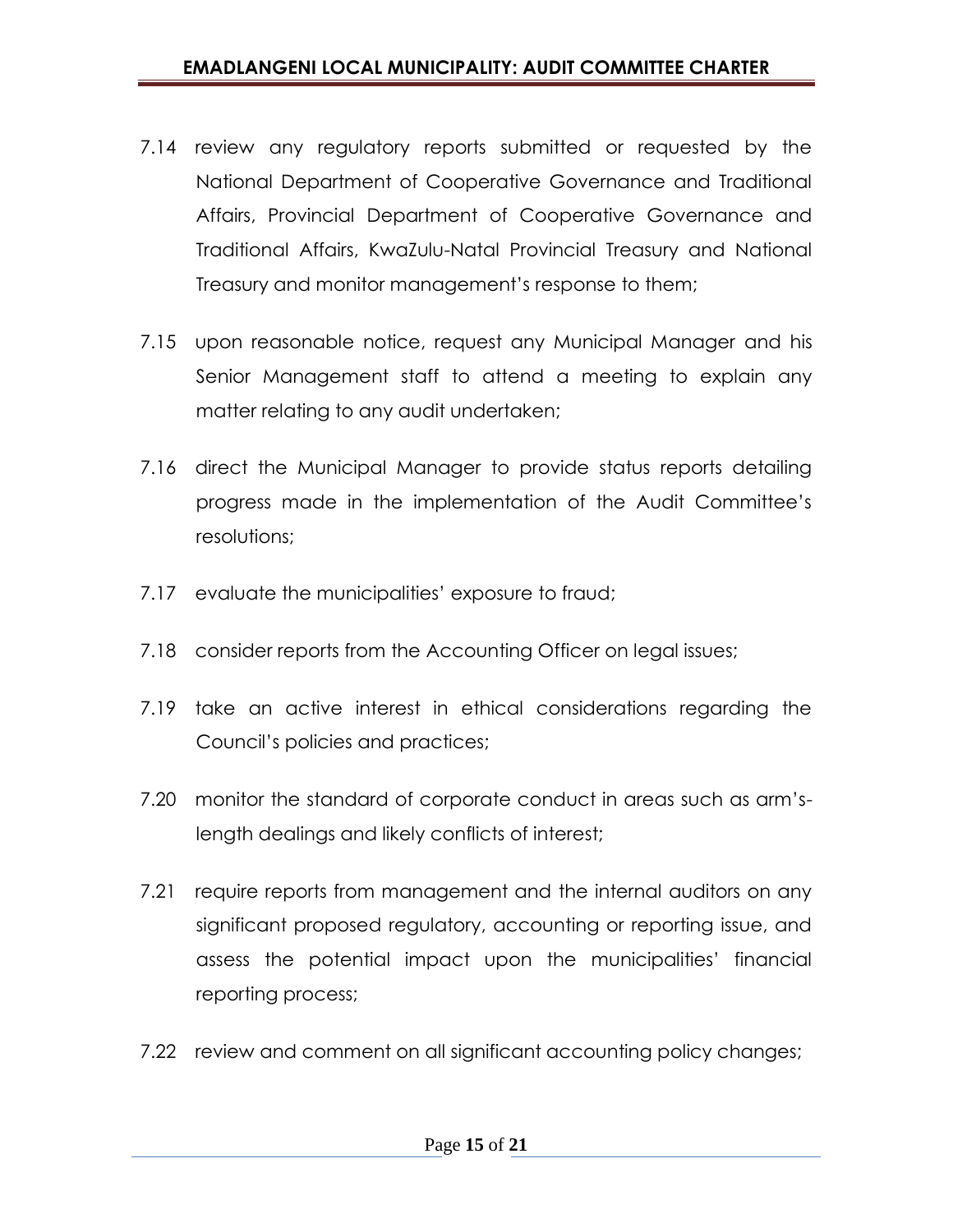- 7.23 identify and direct any special projects or investigations deemed necessary;
- 7.24 prepare a report to the Council summarising work performed by the audit committee to fully discharge its duties during the year;
- 7.25 receive reports on all material fraud and irregularities and ensure that adequate/appropriate action has been taken to prevent recurrence thereof;
- 7.26 prepare reports on quarterly basis to the Oversight Committee/Executive Committee/Council in respect of all the committee's activities undertaken during each quarter;
- 7.27 provide the Municipal Manager reports related committee findings and recommendations or resolutions from a meeting, within two (2) weeks of that meeting;
- 7.28 review and recommend Audit Committee Charter to Council for ratification.

### **7.2 Duties in Relation to Performance Management**

In carrying out its duties and responsibilities in relation to Performance Management as required by Local Government: Municipal Planning and Performance Management Regulations of 200, promulgated in terms of S120 of the Local Government: Municipal Systems Act, 32 of 2000 (as amended), the audit committee shall

7.2.1 Review mechanisms, systems and processes for the monitoring, measurement and review of performance in respect of the key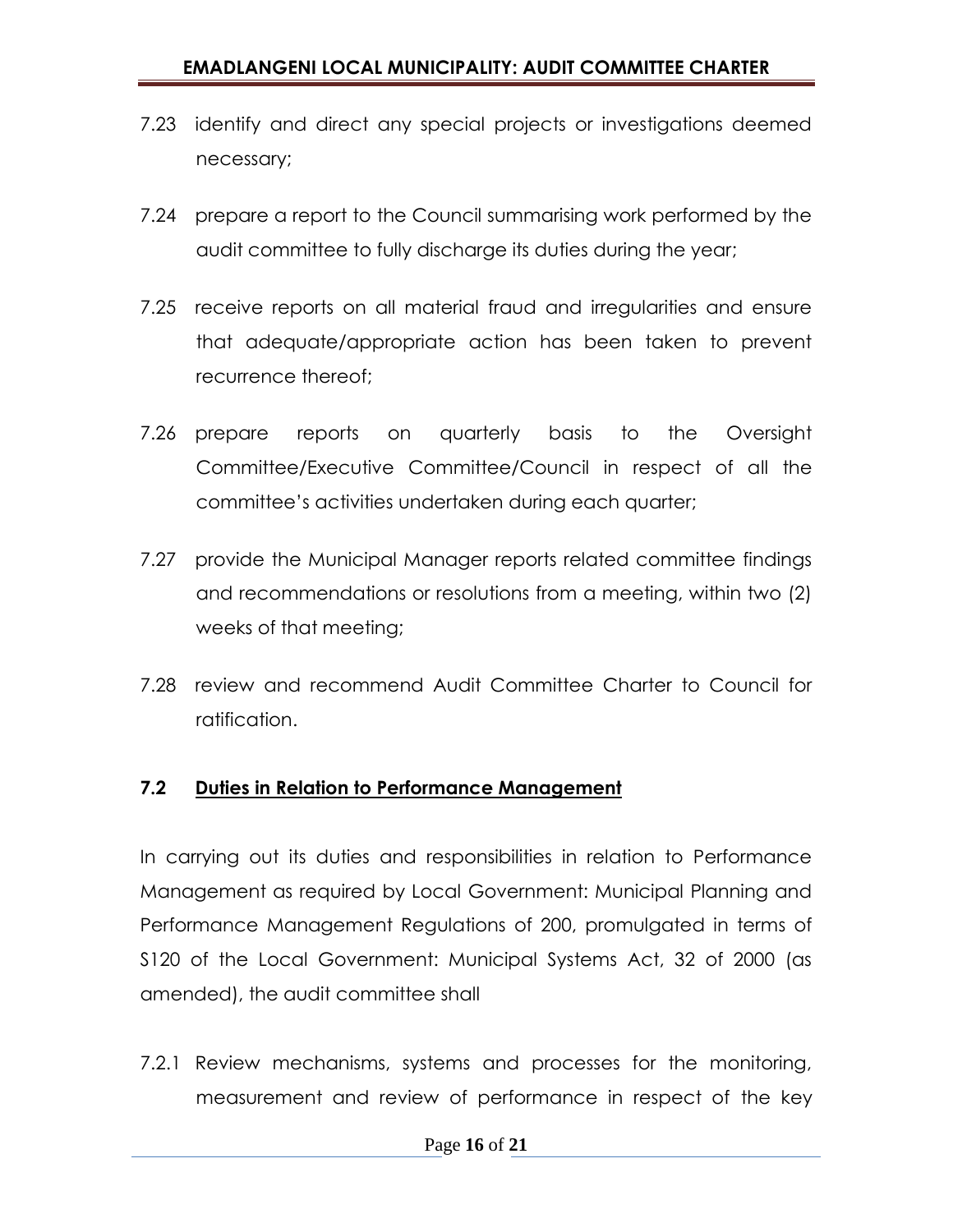performance and indicators and performance targets that have been developed and implemented by the municipality;

- 7.2.2 ensure that its reviews focus on the economy, efficiency, effectiveness and impact in so as the key performance indicators and performance targets set out by the municipality;
- 7.2.3 ensure that the mechanisms, systems and process for the monitoring of performance are designed in a manner that enables the municipality to detect early indications of under-performance and that there is a provision for corrective measures;
- 7.2.4 ensure that the mechanisms, systems and processes for auditing of performance measurements have been development; implemented and are effective and part of the internal auditing process;
- 7.2.5 review the quarterly reports submitted to it in terms of Local Government Municipal Planning and Performance Regulation of 200;
- 7.2.6 provide for reporting to the municipal council one a quarter.
- 7.2.7 Participate in the performance assessment for section 54 and 56 Managers.

# **7.3 Topics for discussion**

Refer to the Audit Committee Work Plan.

# **7.3.1 Combined assurance**

The Audit Committee should confirm whether an effective, combined assurance model is applied to provide a coordinated approach to all assurance activities, and in particular the Committee should: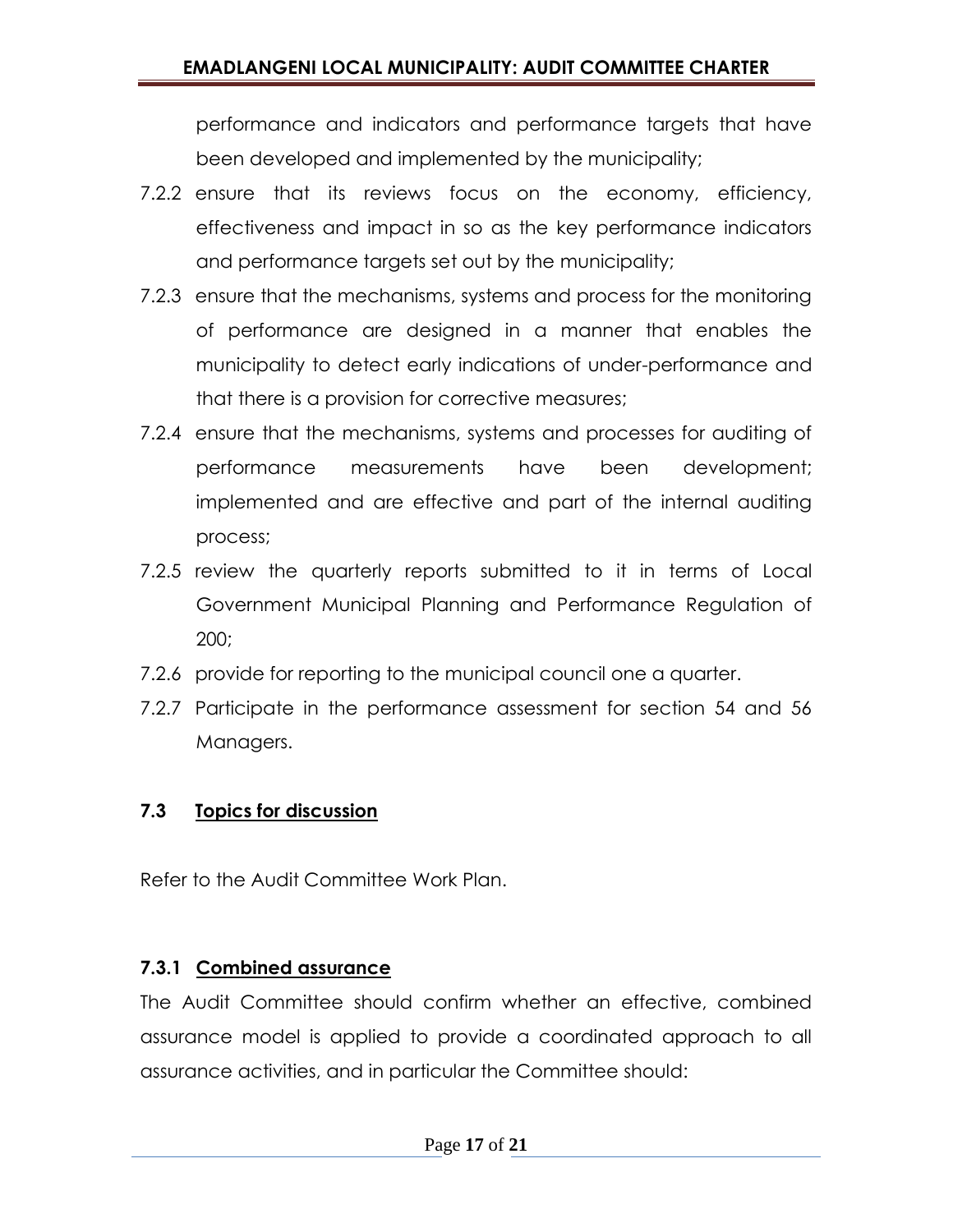- 7.3.1.1 Review whether the combined assurance received is appropriate to address all the significant risks facing the municipality; and
- 7.3.1.2 Monitor the relationship between the external assurance providers and the municipality.

## **8. DISCLOSURE OF INTEREST BY AUDIT COMMITTEE MEMBERS**

- 8.1 Every member, appointed or co-opted, involved in the ELMC meetings, deliberation and resolutions, is obliged to declare in writing any conflict of interest at the date of appointment as well verbally in each and every meeting which shall be recorded in the minutes in all meetings.
- 8.2 Every member of the ELMC is responsible for representing the interests of the ELMC and the Emadlangeni Local Municipality.
- 8.3 A member of the ELMC may not
	- 8.3.1 use his or her position to promote any special financial or other interest, including but not limited to the interest of any individual, company or other entity;
	- 8.3.2 act in a manner that is inconsistent with his or her membership and the role of the ELMC ;
	- 8.3.3 expose himself or herself to any situation involving the risk of a conflict between his or her official and / or professional responsibilities and a personal interest;
	- 8.3.4 use his or her position or any information entrusted to him or her or obtained as a result of his or her involvement in the ELMC to enrich himself or herself or improperly benefit any other person or entity; and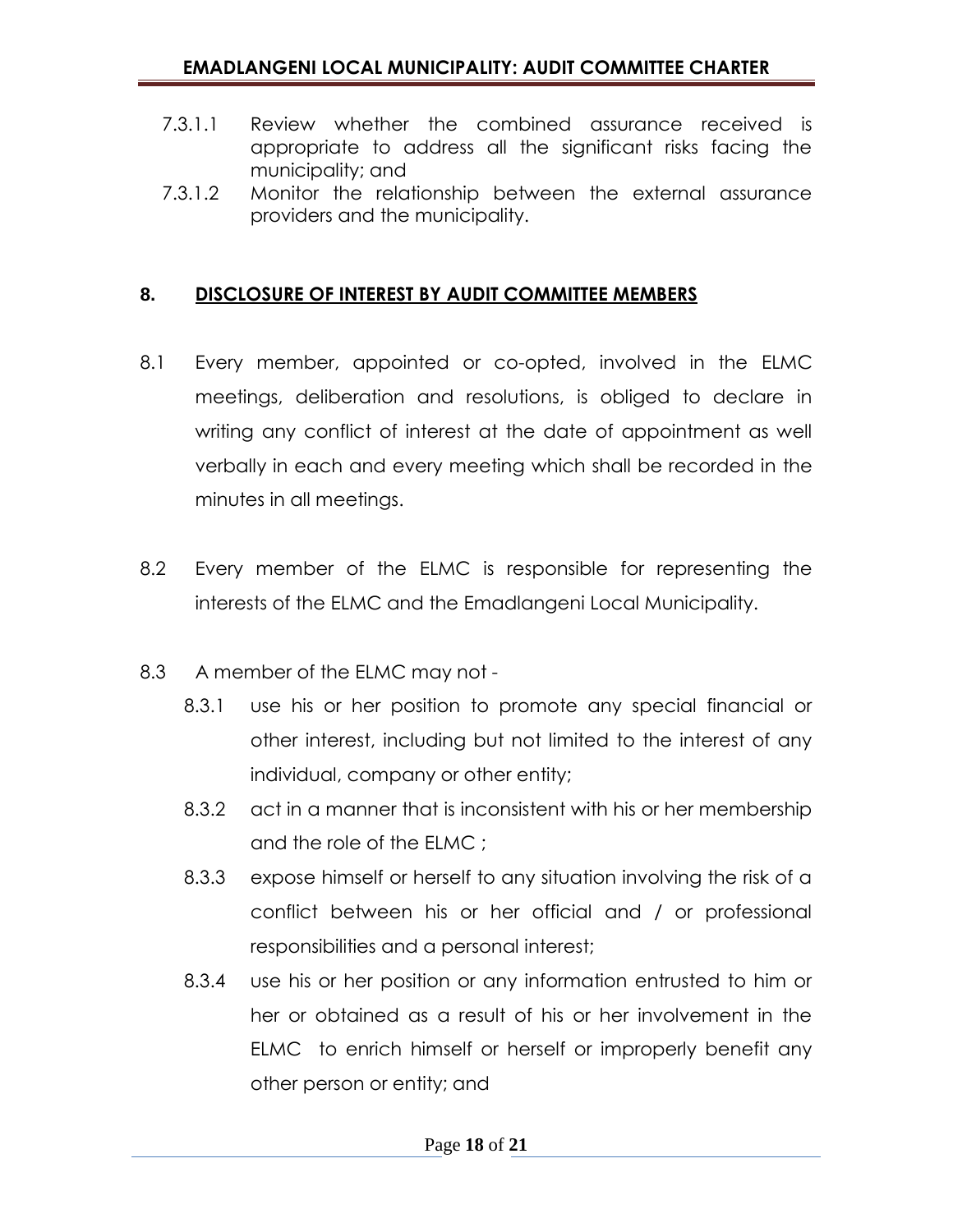8.3.5 act in a manner that may compromise the credibility, workings and integrity of the ELMC and that of the Emadlangeni Local Municipality.

#### **9. Effectiveness of the Audit Committee**

- 9.1 In order for the Committee to remain effective, its objectives and responsibilities should come under annual performance evaluation by a competent agent appointed to carry the evaluation to ensure that:
	- **If Its activities meet the Municipality's needs; and**
	- Changes in the environment in which the Municipality operate are taken into account on timely basis.
- 9.2 Members of the Committee should also assess themselves biannually using the designed audit committee assessment questionnaire.
- 9.3 Auditor General will independently report on the effectiveness and efficiency of the Committee every year.
- 9.4 The Provincial and National Treasuries as a monitoring function also conduct evaluations based on good governance principles on an annual basis.
- 9.5 The Chair of the Audit Committee will ensure that the relationship between the Committee and Council, once established, is sustained through assistance by Exco or equivalent.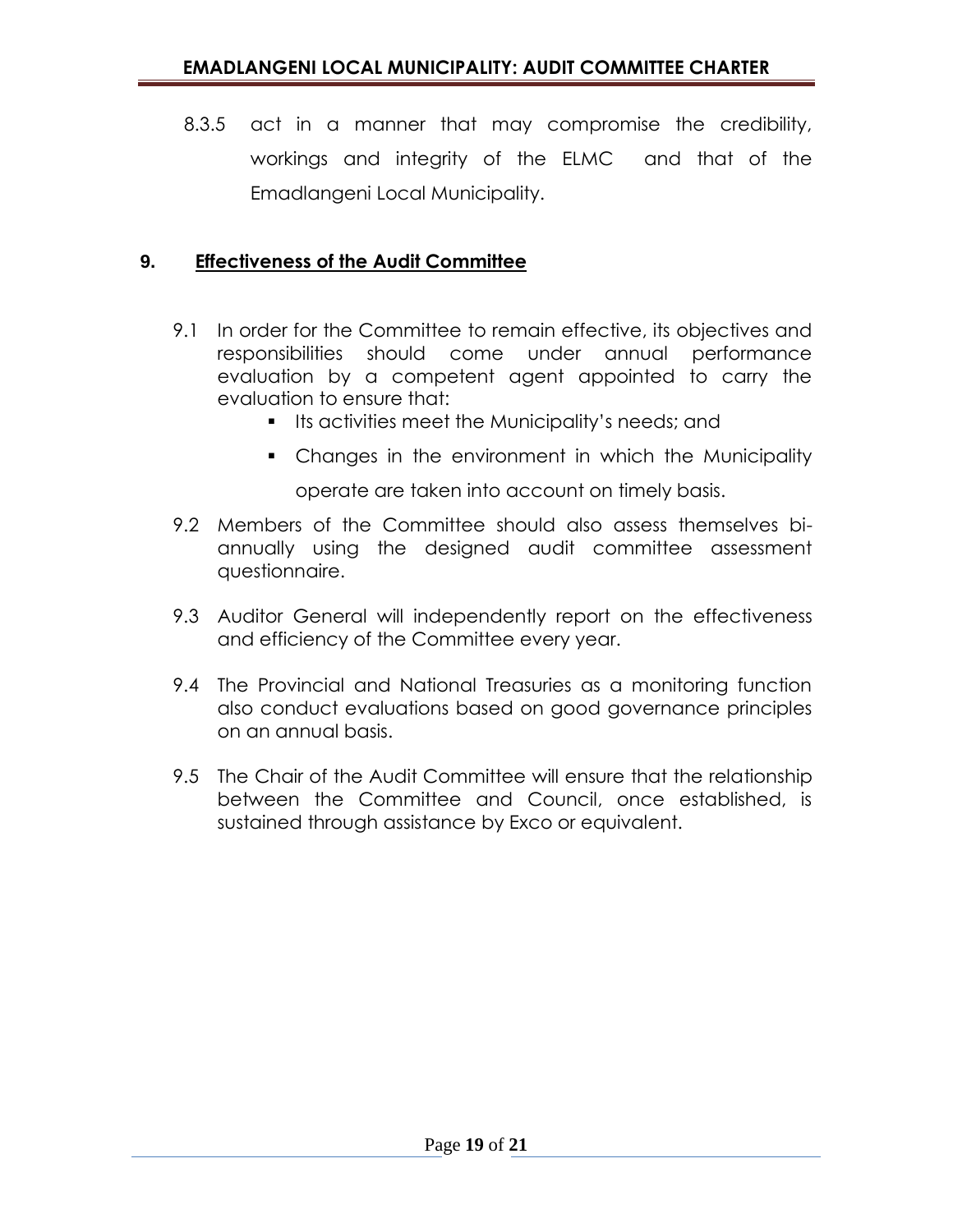#### **10. REMOVAL FROM OFFICE OF THE AUDIT COMMITTEE MEMBERS**

- 10.1 The Council may remove a member of the ELMC from office if the member -
	- (i) fails to attend three consecutive meetings without reasonable justification;
	- (ii) becomes incapacitated; or
	- (iii) contravenes any provision of the MFMA; or
- 10.2 The Council must remove a member of the ELMC from office if the member -
	- (i) is convicted of an offence involving dishonesty, including but not limited to offences such as theft, fraud, forgery, perjury or an offence under the Prevention and Combating of Corrupt Activities Act, 2004(Act No. 12 of 2004); or
	- (ii) is convicted of an offence and sentenced to imprisonment without the option of a fine.